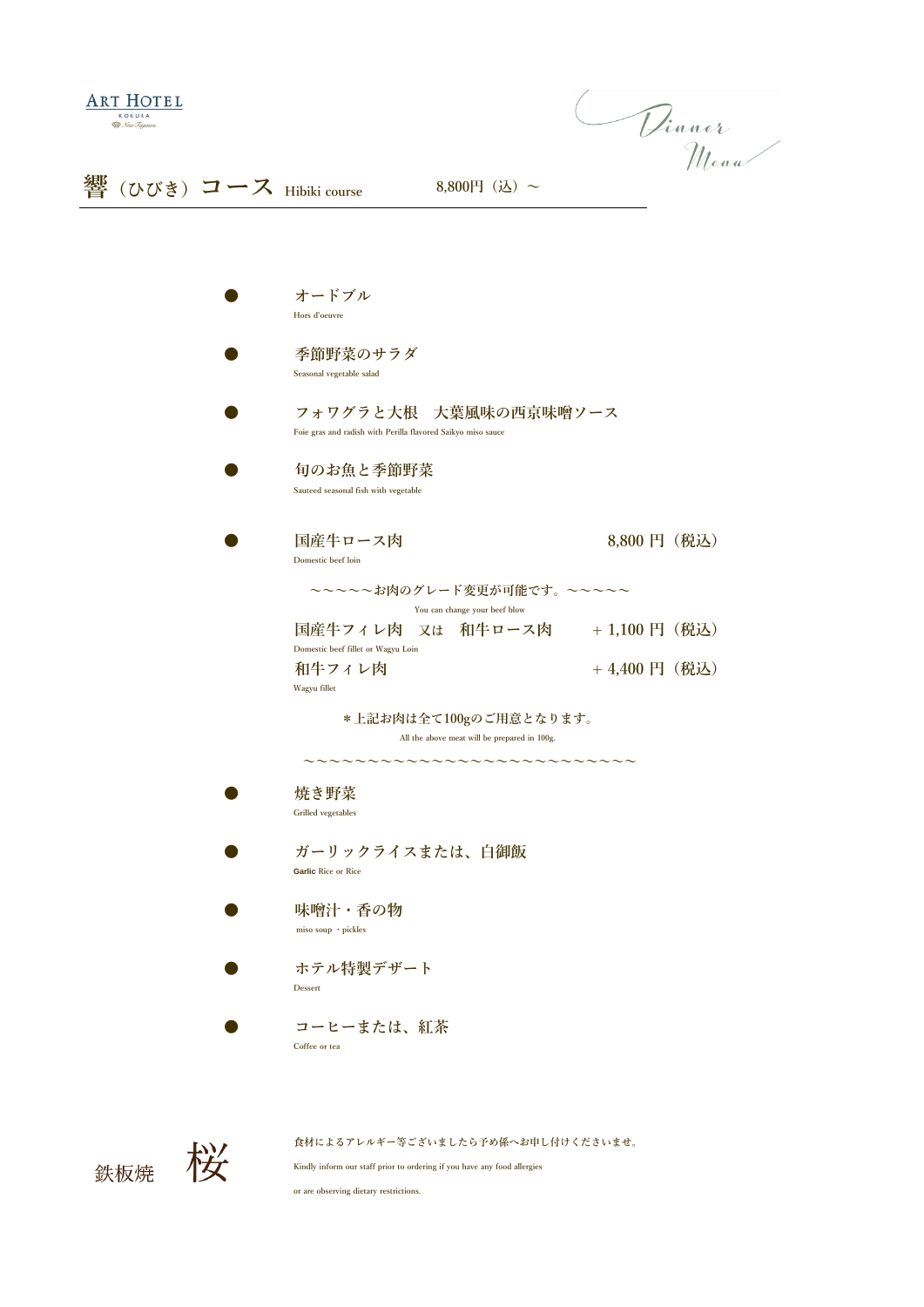Dinner<br>Menu

| オードブル<br>Hors d'oeuvre                                                                                 |                 |  |
|--------------------------------------------------------------------------------------------------------|-----------------|--|
| 季節野菜のサラダ<br>Seasonal vegetable salad                                                                   |                 |  |
| 帆立貝柱とアスパラガス 又は フォワグラと大根<br>Scallops with asparagus or Foie gras radish                                 |                 |  |
| 若松トマトフォンデュ<br>活き鮑と<br>Live abalone with Tomato fondue                                                  |                 |  |
| 国産牛ロース肉<br>Domestic beef loin                                                                          | 11,000 円 (税込)   |  |
| <b>·~~~~お肉のグレード変更が可能です。~~~~~</b><br>You can change your beef blow                                      |                 |  |
| 国産牛フィレ肉<br>和牛ロース肉<br>又は<br>Domestic beef fillet or Wagyu Loin                                          | $+1,100$ 円 (税込) |  |
| 和牛フィレ肉<br>Wagyu fillet                                                                                 | +4,400円 (税込)    |  |
| *上記お肉は全て100gのご用意となります。<br>All the above meat will be prepared in 100g.<br>,,,,,,,,,,,,,,,,,,,,,,,,,,,, |                 |  |
| 焼き野菜<br><b>Grilled</b> vegetables                                                                      |                 |  |
| ガーリックライスまたは、白御飯<br><b>Garlic Rice or Rice</b>                                                          |                 |  |
| 味噌汁・香の物<br>miso soup · pickles                                                                         |                 |  |
| ホテル特製デザート<br>Dessert                                                                                   |                 |  |
| コーヒーまたは、紅茶<br>Coffee or tea                                                                            |                 |  |

**食材によるアレルギー等ございましたら予め係へお申し付けくださいませ。 Kindly inform our staff prior to ordering if you have any food allergies** 

**or are observing dietary restrictions.**